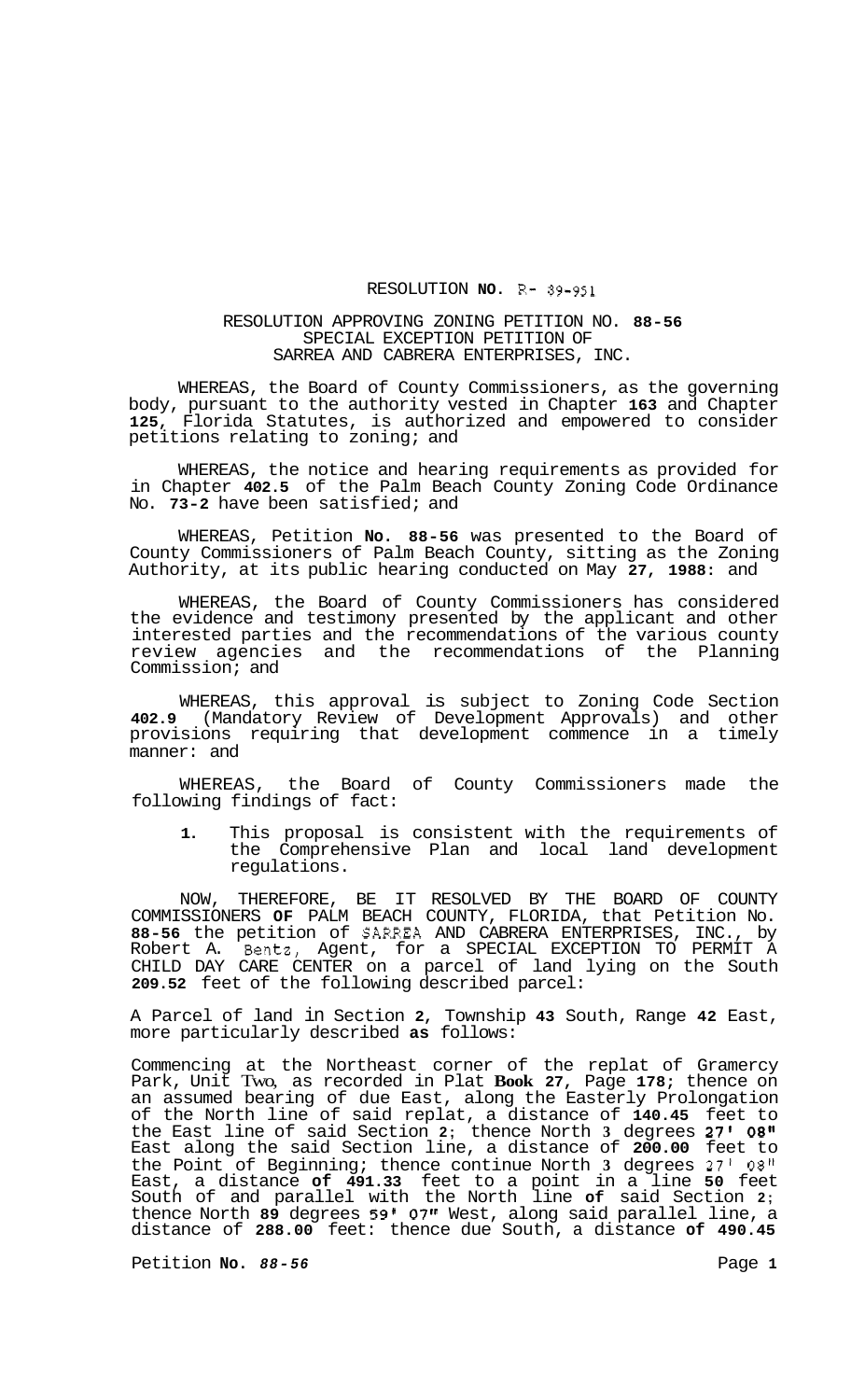feet: thence due East, a distance of **258.43** feet to the Point of Beginning.

Excepting therefrom the Right-of-way for Haverhill Road as now laid out and in use. Subject to easements for ingress-egress, and Public Utilities over the West 20 feet and the South **20** feet thereof, being located on the west side of Haverhill Road, approximately **350** feet north of Eadie Place in a RS-Single Family Residential Zoning District, was approved as advertised, subject to the following conditions:

- **1.**  Prior to site plan certification, the site plan shall be amended to indicate the following:
	- a. Redesign the drop-off area adjacent to the building to provide continuous traffic circulation and back-up distance:
	- b. Elimination **of** four spaces near the proposed building entrance and relocation of the handicap spaces to accommodate the drop-off area: and
	- c. Removal of the general note on the site plan that the site plan is conceptual.
- 2. Outdoor lighting used to illuminate the premise shall be shielded, low intensity and directed away from the adjacent properties and streets, shining only on the subject site.
- **3.**  The petitioner shall preserve the slash pines and coco plum hedge located within the perimeter buffers and outdoor activity area.
- **4.**  The day-care shall be limited to a total of **165**  children.
- **5. A** six foot solid fence shall be constructed along the western and southern property line.
- *6.*  Prior to site plan certification, the petitioner shall either:
	- a. Abandon the *20* foot ingress-egress easement along the southern and western property line, **or:**
	- **b.** Redesign the site, with corresponding decrease in building area and play area square footage as applicable, to accommodate the tree planting, fence installation and setbacks.
	- c. Provide confirmation from the appropriate agency to allow installation of a fence and landscaping in the **20** foot ingress-egress and utility easement along the eastern and southern property lines shall be submitted.

**7.**  The developer shall provide discharge control and

Petition **No.** *88-56* **Page** 2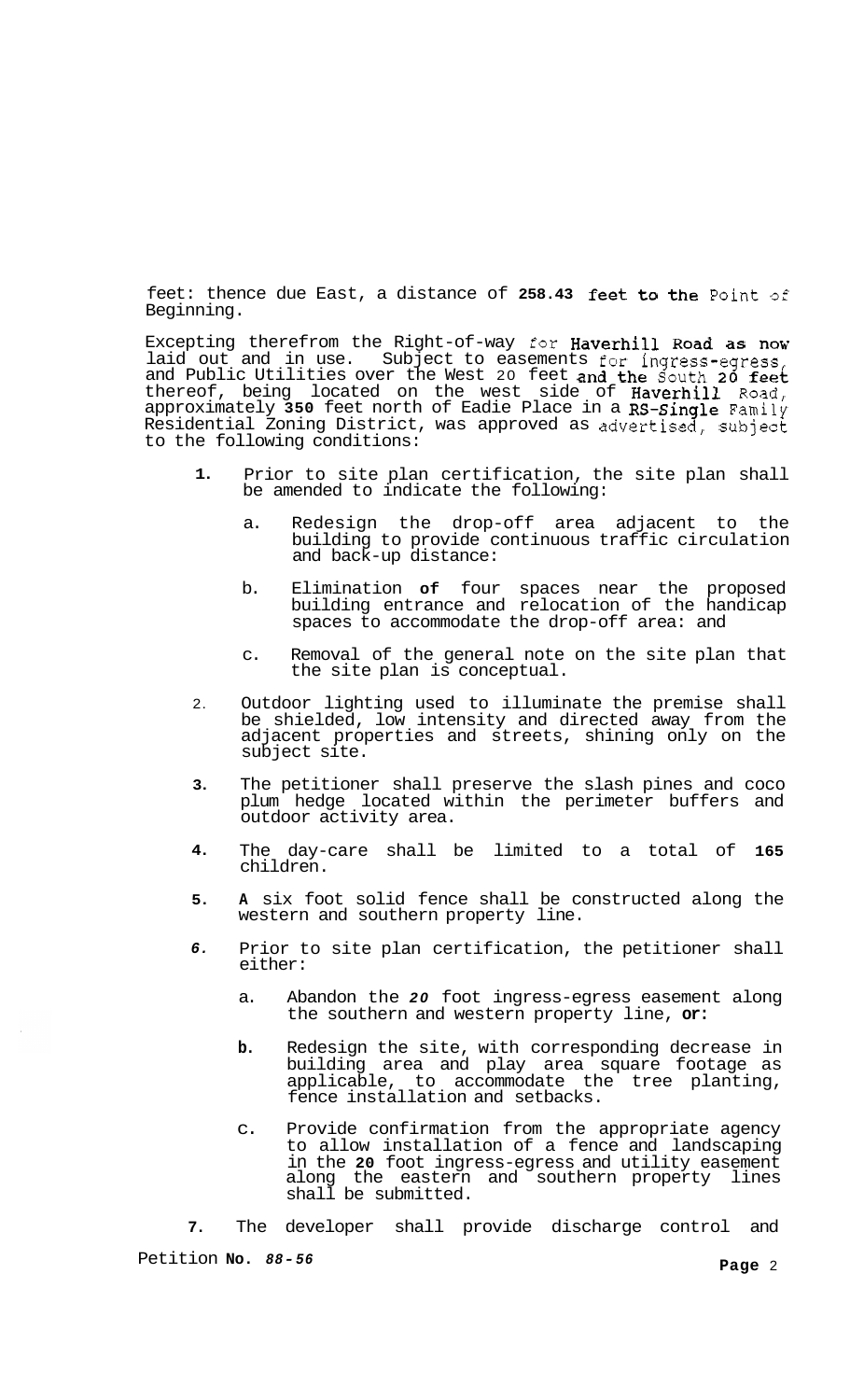treatment for the stormwater runoff in accordance with **all** applicable agency requirements in effect at the time of the permit application. However, at a minimum, this development shall retain onsite the stormwater runoff generated by a three **(3)** year-one **(1)** hour storm with a total rainfall of **3** inches as required by the Permit Section, Land Development Division. The drainage system shall be maintained in an acceptable condition **as** approved by the County Engineer. In the event that the drainage system is not adequately maintained as determined by the County Engineer, this matter will be referred to the Code Enforcement Board for enforcement.

- **8.**  Within **90** days of approval of this project, the property owner shall convey to Palm Beach County by road right-of-way warranty deed for Haverhill Road, **55**  feet from centerline free of all encumbrances and encroachments. Petitioner shall provide Palm Beach County with sufficient documentation acceptable to the Land Acquisition Division to ensure that the property<br>is free of all encumbrances and encroachments. Rightof-way conveyances shall also include "Safe Sight<br>Corners" where appropriate at intersections as Corners" where appropriate at determined by the County Engineer.
- **9.**  The property owner shall construct a left turn lane, south approach and a right turn lane, north approach on Haverhill Road at the project's entrance road concurrent with onsite paving and drainage improvements. Palm Beach County may, at its option, request funds for these turn lanes to be used in the 5-lane construction of Haverhill Road by others. Construction shall be completed prior to the issuance of a Certificate of Occupancy.
- **10.**  The property owner shall pay a Fair Share Fee in the amount and manner required by the "Fair Share Contribution for Road Improvements Ordinance" as it presently exists or as it may from time to time be amended. The Fair Share Fee for this project presently is **\$13,984.00 (522** trips **X \$26.79** per trip).
- **11.**  Sewer service is available to the property. Therefore, **no** septic tank shall be permitted **on** the site.
- **12.**  Water service is available to the property. Therefore, **no** well shall be permitted **on** the site to provide potable water.
- **13. No** off-premise signs shall be permitted **on** the site.
- **14.**  Failure to comply with the conditions herein may result in the denial or revocation of a building permit: the issuance of a stop work order: the denial of a Certificate of Occupancy on any building **or** structure: or the denial or revocation of any permit or approval for any developer-owner, commercial-owner, lessee, or